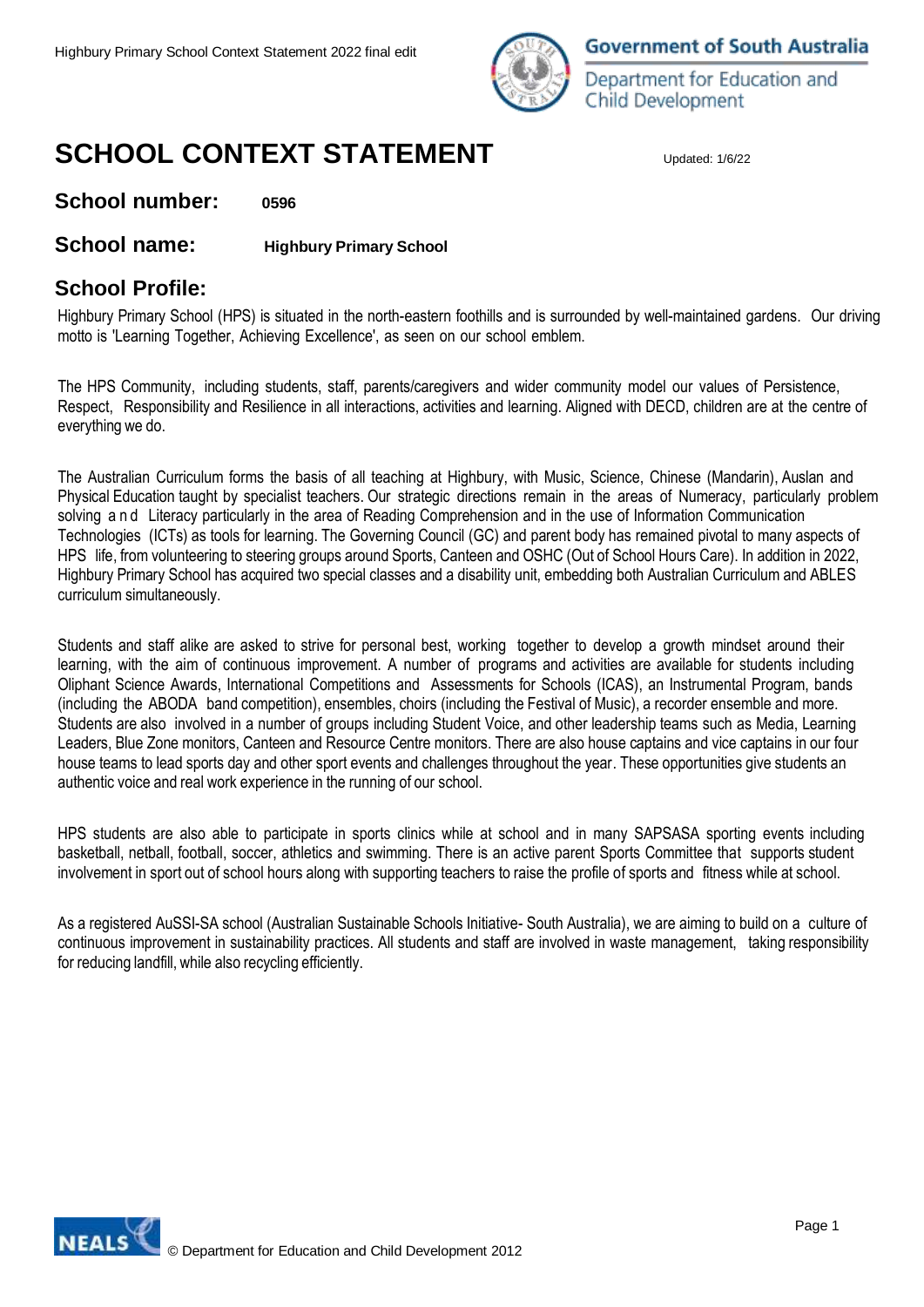### **1. General information**

- School Principal: Frank Mittiga
- Deputy Principal: Daniel Botten
- Assistant Principal: Gem Kasse
- Year of opening: 1972
- Postal Address: 1 Payne St, Hope Valley SA 5090
- Location Address: Cnr Honeysuckle Drive & Payne St, Hope Valley 5090
- Partnership: Modbury Partnership
- Index Category 6 School
- Geographical location ie road distance from GPO (km): 14
- Telephone Number: 8264 6311
- Fax Number: 83961701
- School website address: <http://www.highburyps.sa.edu.au/>
- School e-mail address: dl.0596 info@schools.sa.edu.au
- Child Parent Centre (CPC) attached: N/A
- Out of School Hours Care (OSHC) service: Yes
- Mainstream February FTE student enrolment: 431 Special Class 18 Total 449

| Year              | 2022 |
|-------------------|------|
| Foundation        | 74   |
| Year 1            | 61   |
| Year 2            | 60   |
| Year <sub>3</sub> | 58   |
| Year 4            | 70   |
| Year 5            | 47   |
| Year <sub>6</sub> | 61   |
| Total             | 431  |

Special Class Enrolments and Disability Unit Enrolments

|     |                    | 2022 numbers |
|-----|--------------------|--------------|
| DR1 | Special Class JP   |              |
| DR2 | Special Class JP   |              |
| PR? | Disability Unit JP |              |
|     | Total              | 18           |
|     |                    |              |

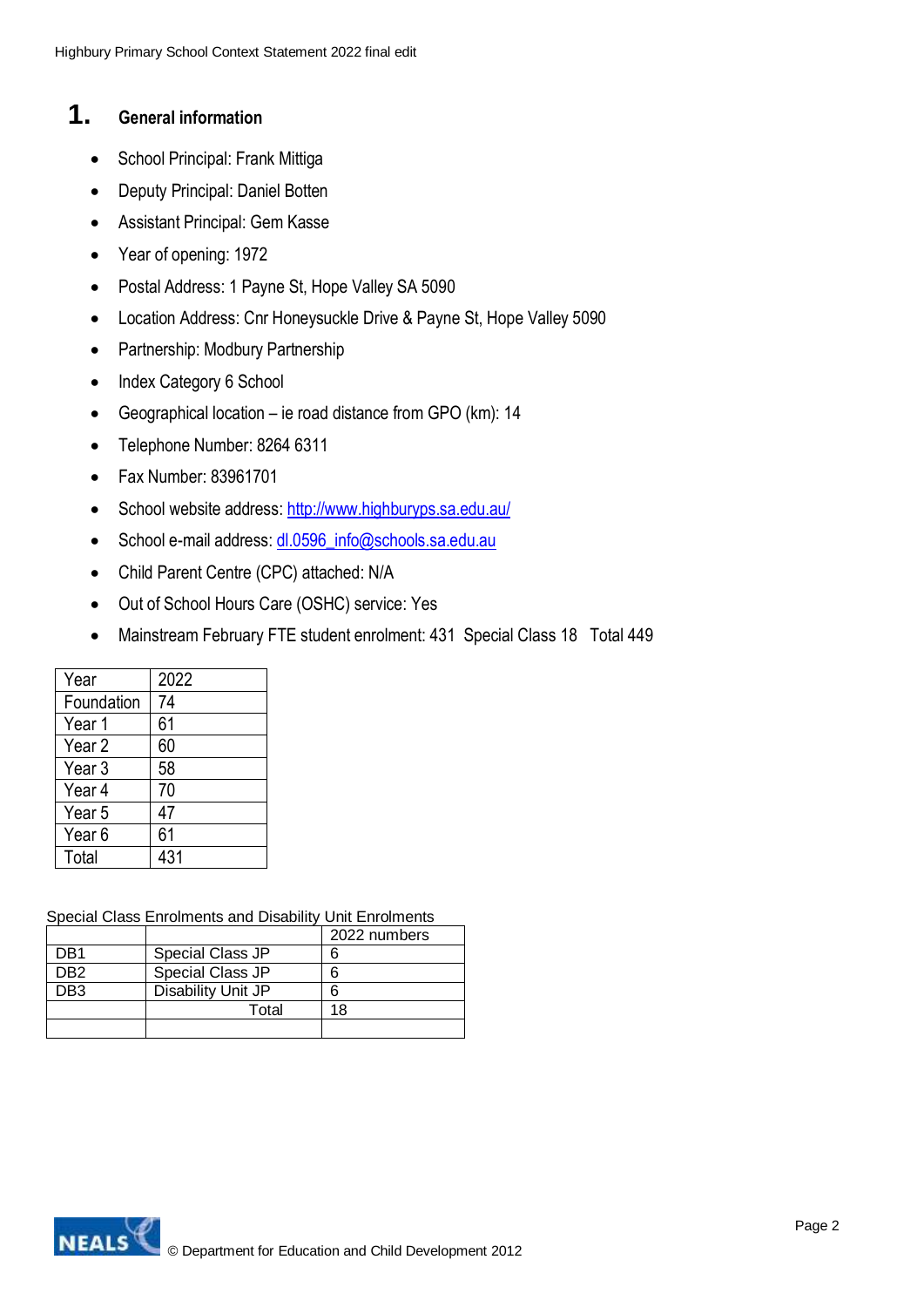- Staffing numbers (as at February census):
	- Teaching staff: 36
	- Full-time equivalent teaching staff: 27.4
	- Non-teaching staff: 16.4
	- Full-time equivalent non-teaching staff: 13
	- ACEO (Aboriginal Community Education Officer): 5 hrs per week
- Public transport access:
	- Buses stop on Lower North East Road and Valley Roads. Both stops are within easy walking distance from the school.

### **2. Students (and their welfare)**

General characteristics: **2022**

Total enrolment: 449

Girls: 236

Boys: 213

17% of students are on school card

We have 57 students from a Non English Speaking Background

- 13 Aboriginal background students.
- Pastoral Care Program:

A Pastoral Care Worker is based at HPS over three days for 11 hours a week and offers 1:1 work with students on request, small group support, presentations to classes and spends time in the yard at play times to model the HPS Values of Persistence, Respect, Responsibility and Resilience along with attending most assemblies and special events.

**•** Transition:

A transition program with students from Highbury Preschool, other Preschools and HPS is well established as is a year 6 transition program with local High Schools including Modbury High School. New Foundation children visit the primary school for 3 visits from their preschools, before they commence school. The year 6 transition program is also well established supporting all students particularly those with special needs or for those students who have special circumstances.

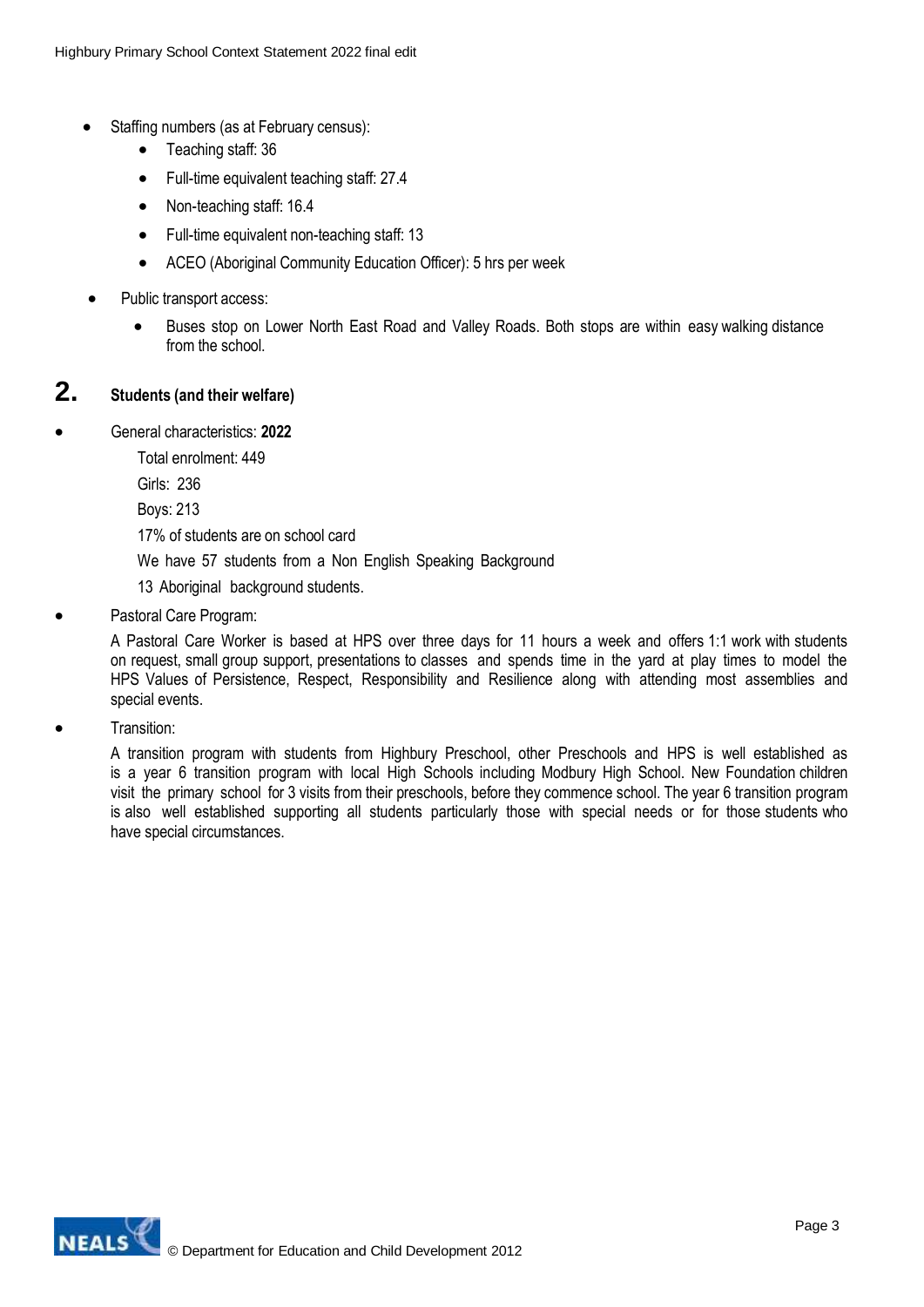Student well-being programs:

The class teacher is the main source of care and an integral part of student wellbeing. This is supported by the Leadership Team who drive the use of restorative practice through the HPS values. There is a Child Protection Curriculum focus each term along with a number of regular incursions organised through the year such as Police Visits, Pet Safety awareness programs and Growth and Development for Years 6 students. Our AET and ACEO support Aboriginal students through school time and also offer a lunchtime program. A number of staff have reduced yard duties to facilitate student programs that support overall wellbeing and interest including the Media Team, Blue Zone (students offering yard support), Environmental Forum and Home Base Helpers. All classes have a 'buddy' class, which involves a range of benefits including in class cross age learning and yard support.

Our values of Persistence, Respect, Responsibility and Resilience form the basis of class, yard and school rules with a focus at the beginning of the year when setting up classroom expectations. Two specific value awards per class are presented at each assembly along with two special 'All Values' (students showing values) awards at the final whole school assembly each term. The site improvement plan supports whole staff/student development in using Values and Growth Mindsets both in class and yard.

Student support offered:

Individual and/or small group support is provided to students with disabilities and students who have been identified through whole school diagnostic and summative assessments. Regular OCOP (One Child One Plan) meetings are held with a member of the Leadership Team, the parent and teacher. Identified students in the Early Years are supported in a Reading Support program focusing on MiniLit-Years 1/2.

Student management:

Policies and procedures are in place for classroom and yard behaviours underpinned by the HPS values of Persistence, Respect, Responsibility and Resilience which are explicitly taught and regularly referred to. Classroom teachers supplement the specific teaching of each value with other programs.

HPS has an Anti-Bullying Policy, Grievance Procedure and Network User Agreement shared in the class, newsletter and on the school website.

HPS is generally a quiet, calm site where students are friendly and respectful an aspect often commented on to staff and leadership when students are on excursion representing our school. Classes, which are predominately straight year levels are settled and focused on learning. Any reports of inappropriate behaviour are followed up by the class teacher or member of the Leadership Team.

Student government:

Student Voice is a focus of our School. Teachers are supported through a number of avenues to increase student voice within the classroom, along with a more formal 'Student Voice' committee facilitated by our deputy principal. Each class elects a Student Voice rep and proxy, with students meeting weekly or fortnightly to discuss class and whole school matters. Since its inception in 2016, student voice has led to a toilet upgrade, fundraising at a school disco and increased student representation at the HPS Sports Day to include leaders with special tops, a Values Cup and Sports Shield. Student Voice reps speak at assemblies, are represented on the Governing Council and put a regular section in the fortnightly school newsletter and year planner.

Special Programmes:

Physical Education, Music, Chinese, AusLan and Science are taught as specialist programs. The Specialist teacher in Performing Arts offers a Musical each year along with the Music teacher coordinating Junior Choir, Senior Choir, Junior Band, Senior Band, recorder ensembles. In addition IMS (Instrumental Music Service) teachers offer ensembles in guitar and violin. The Science teacher offers involvement for Year 4 students in the Oliphant Science awards.

Highbury's dedicated teachers support a number of SAPSASA entries along with a large number of out of hour's sports facilitated by a parent sports committee.

Teachers plan and work together to share in special activities that support cross age tutoring and social skills development.

A reading intervention program and parent reading group are facilitated by the Reading Intervention Teacher and SSO staff to support identified students Year 1-3 students to improve reading competency.

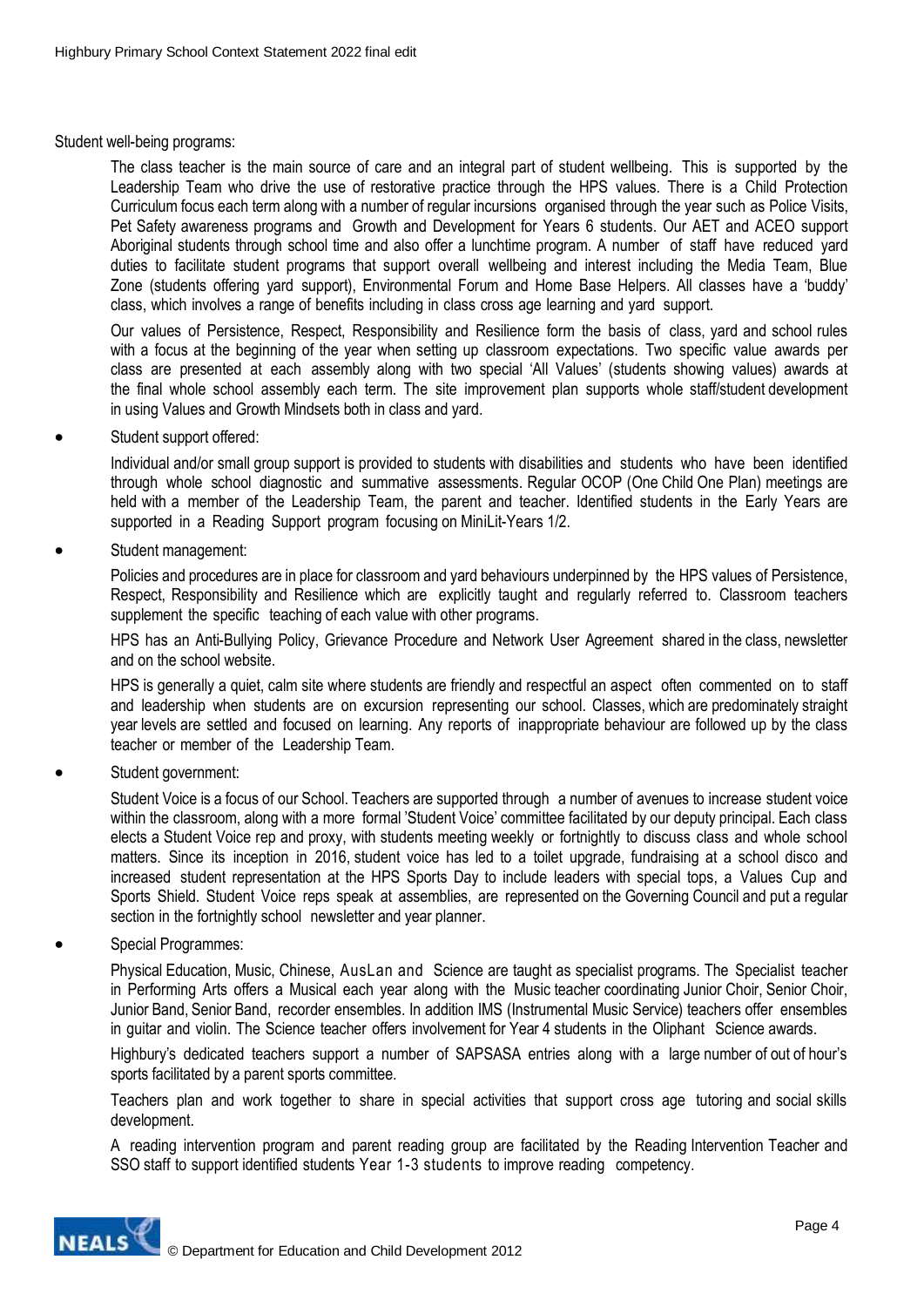## **3. Key School Policies**

 Site Improvement Plan and other key statements or policies: Site Improvement goals in 2022 is Mathematics F-6 Teaching and Learning.

Our vision is 'Learning Together, Achieving Excellence'. Quality learning occurs through working together to achieve the goals and targets agreed upon by staff and the Governing Council to support students to be the best they can be.

## **4. Curriculum**

#### Subject offerings: Australian Curriculum

Staff are committed to delivering the Australian Curriculum in a manner that maximises student success. All areas of the curriculum are reported formally through the Mid-Year and End of Year Reports to families along with Parent/Teacher interviews and a 'Learning Journey' evening in term 3.

<http://www.australiancurriculum.edu.au/>

Special needs:

At HPS we are committed to supporting all students, including those with special needs. We currently have 28 students verified as having a significant disability who have a One Child One Plan. OCOPs are reviewed regularly with Leadership, Parents and Teachers, with SMARTAR goals being set and reviewed. HPS also has a number of other students who have been identified and/or diagnosed as having other concerns or conditions that impact on their learning. We have a student data base containing reports and recommendations from medical professionals such as Psychologists, Occupational Therapists, Speech Pathologists, Hearing Specialists etc. This information is invaluable to Teachers when planning and differentiating the curriculum to support all students. Every classroom in Home Base, and several in the Main Building have a sound system to support student learning and this is especially helpful for students with Auditory Processing Disorders (APD) or Central Auditory Processing Disorders (CAPD).

Our SSOs are experienced and highly skilled, working alongside teachers in classrooms and on withdrawal programs when necessary. SSOs are involved in professional development along with teaching staff. SSOs often work 1:1 with individual students to implement speech programs set by Speech Pathologists.

### Special curriculum features:

HPS has an extensive ICT network, including a computer suite, and school supplied laptops utilised by years 3-6. Early Years class having a set of 7 iPads and standalone computers. Specialist teachers work with between 10 and 15 iPads. Over the last few years classrooms have been transitioning from projectors to Interactive TVs.

At HPS there is a strong focus on the Arts. There is a bi-annual end of year concert, with IMS working out of HPS for students learning a variety of instruments. The Music Teacher facilitates a Junior and Senior Choir and Junior and Senior Band, with ensembles in the recorder, guitar and violin.

HPS has an extensive sustainability program that involves a school wide reduction to landfill program. Year levels and classes are responsible for the day to day waste management which has involved yearly audits by Wipe Out Waste (WOW) since 2014. Staff have worked closely with Natural Resource Management (NRM) educators and WOW to run a number of site professional development sessions for other sites along with developing a large Nature Play area at Highbury. HPS has won a WOW award for the last two years.

Teaching methodology:

Staff work towards providing continuity and consistency in the curriculum, guided by the T*f*EL (Teaching *for* Effective Learning) framework and the Professional Standards for Teachers.

- Student Assessment procedures and reporting
	- Parents are encouraged to contact class teachers regarding their student's progress.
		- Term One: Acquaintance Night and Parent/Teacher interviews
		- Term Two: Mid-Year Report home to parents
		- Term Three: Learning Journey Evening
		- Term Four: End-Year Report home to parents

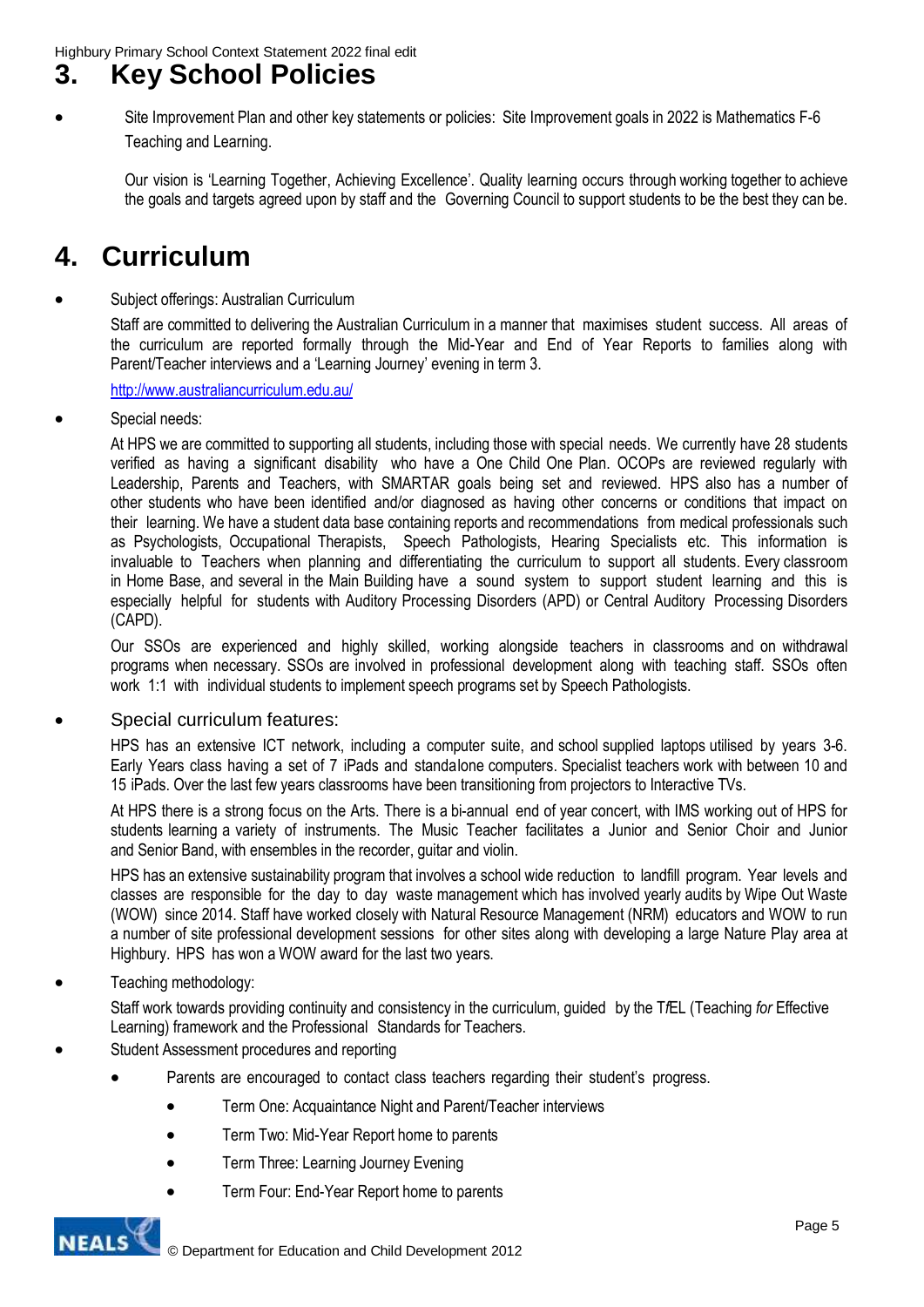# **5. Sporting Activities**

- There are a large number of students involved in sport both inter-school and SAPSASA programs. Primary year students are given the opportunity to participate in SAPSASA activities including cross country, swimming, soccer, athletics, netball and basketball. Success at district, state, and national level is a common experience for HPS students.
- Many students are involved with outside sports clubs including Hope Valley Football Club, Tea Tree Gully BMX, Little Athletics, Turramurra Netball and Basketball and more with students often sharing experiences of afterschool and weekend sport. Training for some clubs/teams are held in the HPS hall before and after school. HPS has a parent Sports Committee that supports out of school sports and in raising the awareness of fitness in general
- All students participate in an annual Sports Day, with student voice raising student participation from 2016 to include Team Captains leading Sports Day and the inclusion of a Values Cup and Sports Shield. A Student Voiced subcommittee has now been formed to investigate further events and changes to Sports Day.

# **6. Other Co-Curricular Activities**

HPS students have the option of being involved with a number of co-curricular activities including Oliphant Science Awards, ICAS, Musicals, Junior and Senior Choir, Junior and Senior Band, SAPSASA sporting events, NRM based out of school planting events

### . **7. Staff (and their welfare)**

- Leadership structure: HPS leadership is made up of a Principal, Deputy Principal, Assistant Principal and Business Manager.
- Staff support systems:

The main support for staff is their designated member of the Leadership Team and fellow teachers in their year level PLC (Professional Learning Community) or larger team (location based). Teachers meet regularly in PLCs and teams with 'like year levels' physically based near each other to provide easy access. Teachers are provided with time to support collaborative work with Curriculum areas, professional learning as well as day to day class management situations. PLCs and teams support new staff with an induction program being developed.

Staff meetings are F-6, with PLC/Team meetings structured within that time along with PD (Professional Development).

The Leadership team has implemented a staff decision making group called-PDC (Professional Development Committee) where reps from each PLC meet with leadership together to manage school wide issues and decisions. Monitor the progress of the SIP priorities. PDC acts as an advisory group to the Principal.

Each PLC has at least one NIT (Non Instructional Time) at the same time. This is to support meetings/planning during work hours.

Leadership has an open door policy with staff.

Emergency procedure and operational guidelines operate effectively.

Performance Management:

Staff meet with their Line Manager each semester to converse around their Professional Development Plans (PDPs); and how the goals connect directly with the priorities and Challenges of Practice of the SIP.

The SSO team are highly regarded and provide quality support for staff and students.

Teachers are asked annually for their preferred year level for the following year, which is taken into consideration with planning. All staff are deployed in ways that provides the greatest benefits to students, with class sizes and student programs monitored and student welfare and care addressed. A number of staff choose to work part time.

The Personnel Advisory Committee meet regularly every fortnight (release provided to members of PAC) to provide advice and support to the Principal in all matters relating to staff deployment and wellbeing.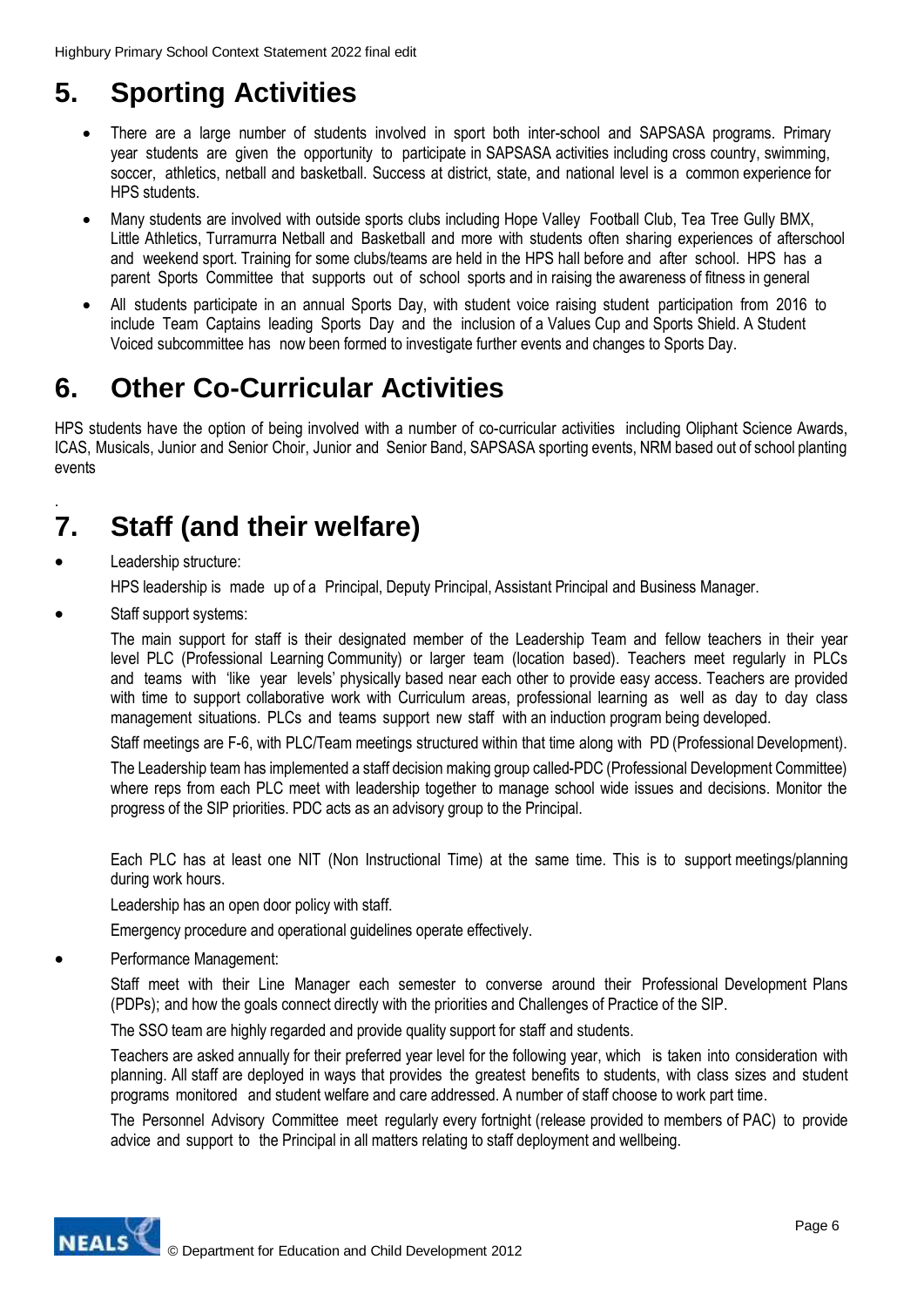# **8. School Facilities**

#### Buildings and grounds

The buildings consist of a two story building which houses the admin area, staffroom, SSO room, Pastoral Care office and classes from years 3-7. The Library contains a computer suite and class Resource Based Learning area. Foundation to Year 2 classes are in the Home Base building along with DeMac building housing our Special Classes and Disability Unit.

The Home Base building also has an SSO withdrawal room to support 1:1 and small group support along with 2 large storage rooms to house maths and literacy resources, sporting and making equipment. The large gymnasium/hall contains a stage, two electronically controlled drop down screens, Instrumental Service music room, AV room, PE equipment storage, with the music room attached to one outside wall. There are two ovals, North and South, three well maintained playgrounds and two large sandpits. The South oval was divided into two parts in 2015, with one half now a beautiful nature play area, filled with climbing, walking, sound making natural equipment. The other half is now a recovered large grass area.

Heating and cooling:

All teaching and learning spaces have reverse cycle airconditioning and heating.

Specialist facilities and equipment:

The Music room has large cupboards for music equipment storage, the Science room has a non- slip lino floor and large science equipment cupboards installed. The Chinese room has a wall of pin up boards with an extra storage cupboard and 3 standalone computers. Specialist teachers share between 10 and 15 iPads. HPS has a large Activity room with a large floor space along with a class set of tables and chairs, utilised by classes which is also well resourced and well maintained. OSHC has a large room and expands into the Activity Room and Hall. Facilities in OSHC have recently been upgraded.

The Library has a computer suite with standalone computers for a class 1:1, along with 6 standalone computers outside the computer suite, 3 iPads for student use and 5 media laptops available for the Media team and class borrowing. With ICT/digital technologies being a site priority, this area is well resourced with year 3-6 students having approximately 1:2 ratio access to laptops. A number of programmable devices have been purchased including BeeBots, Spheros and Edison robots. The Library is also well resourced with a range of print resources and is accessed by the HPS Preschool. Each Foundation to year 2 class has 7 iPads each and standa lone computers in their classrooms.

There is an outside undercover learning area for Early Years classes and the South oval Nature Play area is available for outdoor education.

Student facilities

The school canteen is managed by two paid managers who are supported by volunteer parent assistance along with student helpers. The canteen runs over 5 days and offers online ordering and payments as an option through the *Qkr!* App.

Staff facilities

Staff have access to a large staffroom, kitchen area and work area adjacent to the staffroom in the Main Building, with a photocopier located in both the Main Building and Home Base buildings. The school is well-resourced with both electronic and printed materials to support the rich curriculum delivered. Reading resources are not only in the Library but also located in both the teaching buildings, in close proximity to teachers to support easy access. All teaching staff are provided with their own Laptop and well maintained computers along with interactive whiteboards/Interactive TVs in each learning space. The online communication system allows for easy access for staff to find up to date happenings around the school, duty release, bonus NIT etc.

#### Access for students and staff with disabilities

There is ramp accessibility to all ground floor buildings, with a disability toilet located in the Home Base building.

Access to bus transport

A number of bus companies are accessed in order to transport students safely on excursions.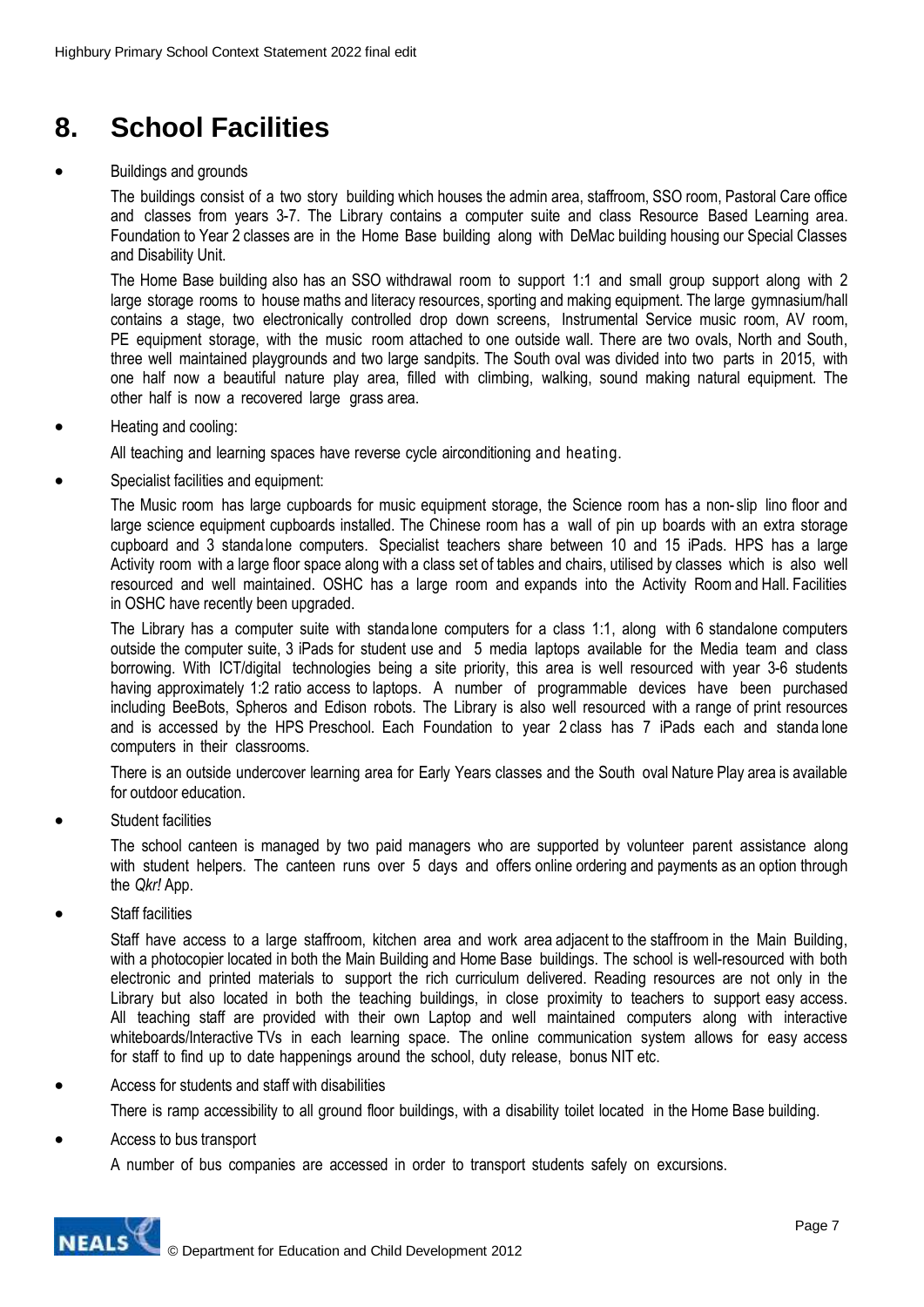### **9. School Operations**

#### Decision making structures

The HPS Governing Council meets twice a term and is supported by a number of sub committees including a Canteen, Finance and OSHC committee.

The Leadership team has implemented a staff decision making group called-PDC (Professional Development Committee) where reps from each PLT meet with leadership together to manage school wide issues and decisions. Monitor the progress of the SIP priorities. PDC acts as an advisory group to the Principal.

A Highbury Site Management Committee (HSMC) has been established in 2022 with representation from the on-site Highbury Preschool, Highbury OSHC and Highbury Primary School. This group meets twice per term to coordinate site use/facilities and activities across the site.

Staff meetings are held weekly, with the structure including time for admin, Team meetings, Professional Learning Communities and professional learning as a whole staff.

There is an active Student Voice that meets weekly and fortnightly, along with forums including Media, Environmental, Library, and Blue Zone. Student Voice report back to staff and the community through the teachers facilitating their sessions, attending Governing Council, minutes on OneNote (online staff communication tool), regular sessions in the newsletter.

Following each event or proposal staff and students are asked to give feedback, either verbally through staff meetings, Student Voice, through OneNote or via feedback sheets. This is collated and informs the decisions made next time the event happens.

Regular publications: transparency and open communication is important

The community is communicated with through a fortnightly newsletter which is sent through our HPS Skoolbag App which has over 1,300 downloads. A small number of copies are printed and kept in the Front Office for those preferring hard copies. The newsletter is also available on the HPS school website.

Families new to the school are also given an introductory pack containing a HPS Handbook, enrolment forms, copies of policies, OSHC information and more.

Teachers send home regular newsletters while some use online resources as well, including blogs and the See-Saw App. (online learning portfolio)

OneNote is the staff communication online tool. It consists of a week ahead page along with a daily page. OneNote can be accessed both at school and home, along with most mobile communication devices. Other information held on OneNote includes committee minutes, timetables, temporary topics, staff meeting agendas and minutes along with resources.

Other communication:

The school holds regular assemblies during the year along with special assemblies for occasions such as Remembrance Day. Each class hosts an assembly during the year. There is also a whole school assembly on the last day of week one at the beginning of the year and at the end of each term. All assemblies run for approximately 40 minutes and include student items, news and the presentation of Values awards and the added Terrific Kids awards at the end of each term for two Year 6 students. The Terrific Kids awards are sponsored by Kiwanis and presented by a Kiwani representative.

Notice boards are placed at the entry of the Main Building and Home Base which displays community advertisements and copies of the newsletters.

Videos and photographs related to assemblies and student performances are not to be taken unless permission is obtained from Leadership.

#### • School financial position:

HPS is in a sound financial position. As a Category 6 school, we attract little additional funding and therefore rely heavily on parent contributions.